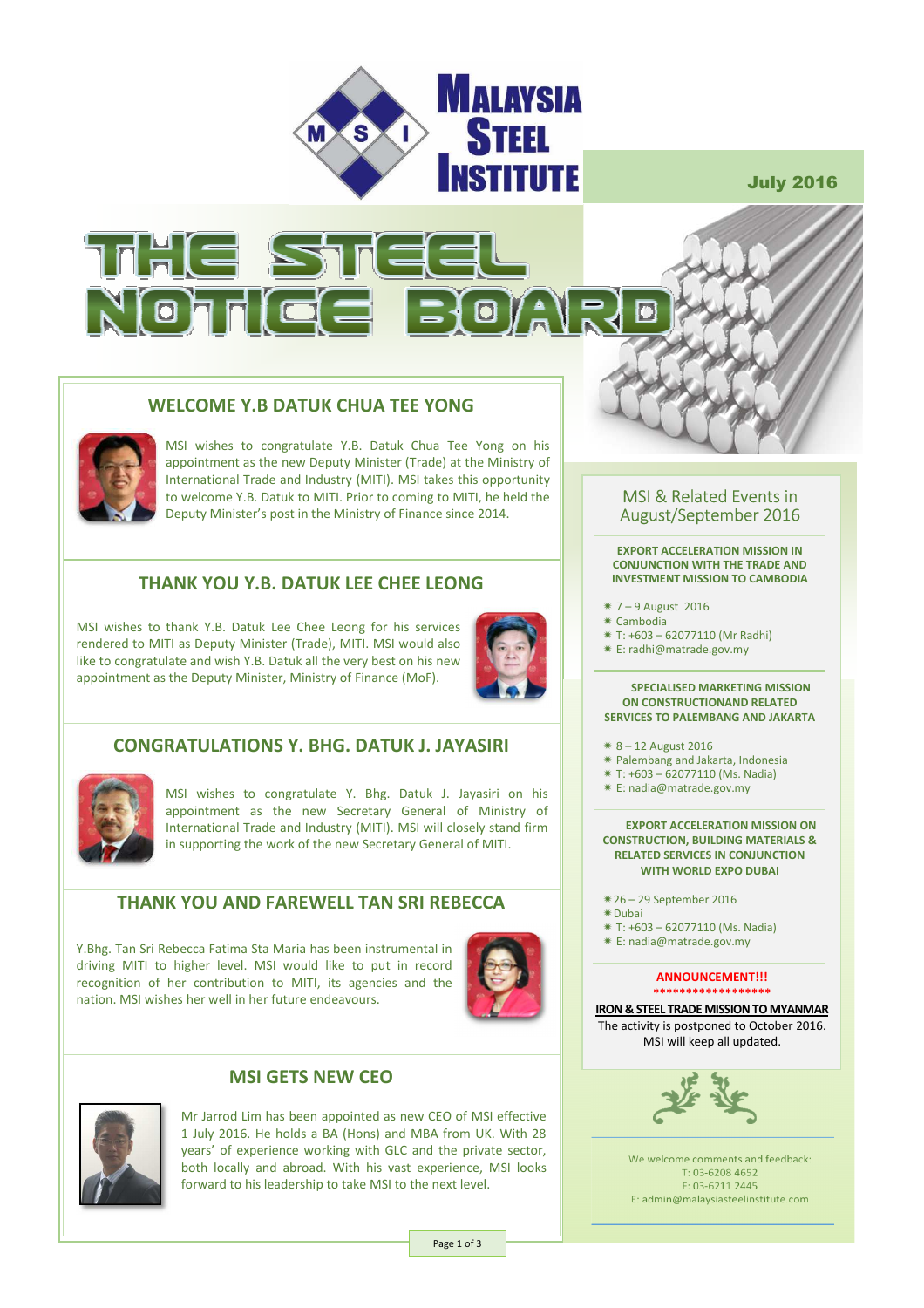

July 2016



# **RECOGNITION OF PRIOR ACHIEVEMENT (RPA) PROMOTIONAL SEMINAR**

A Promotional Seminar on the "Scheme of Recognition of Prior Achievement (RPA)" also known as "Pengiktirafan Pencapaian Terdahulu" (PPT) jointly organized by the Malaysia Steel Institute and Department of Skills Development, Ministry of Human Resources (MOHR) on 19 July 2016 at MITI Tower. This activity fits well with MSI's strategic thrust on Human Resource Development - to scale up the skills of the persons employed by the iron and steel industry, enhance workforce competency towards achieving the goals set in line with the Ministry of Human Resource.



*From left: Mr Subash (MSI), Mr Faisal (MOHR), Mr Yuslan (MOHR), Mr Jarrod Lim (CEO of MSI)* 

The event was attended by more than 40 participants comprising mainly of HR & management level personnel from the iron and steel mills. Presentations were made by experts from the Department of Skills Development, MOHR; Mr Yuslan bin Yasok, Principal Assistant Director, Unit



*MSI CEO on his speech* 

Industry Lead Body and Mr Faisal bin Ahmad, Principal Assistant Director, Unit Pengiktirafan Pencapaian Terdahulu. The Q & A session saw<br>numerous questions questions posed by enthusiastic participants and these were fully clarified by the speakers. A similar event has been scheduled for the Northern Region to be held in Pearl view, Seberang Prai, Penang on 18 August 2016.



Co<br>Oid<br>^`.`Mubarak

*Participants of the seminar give full attention to the speakers*

**On behalf of BOD, management and staff of MSI, we would like to wish all Muslims** 



Page 2 of 3